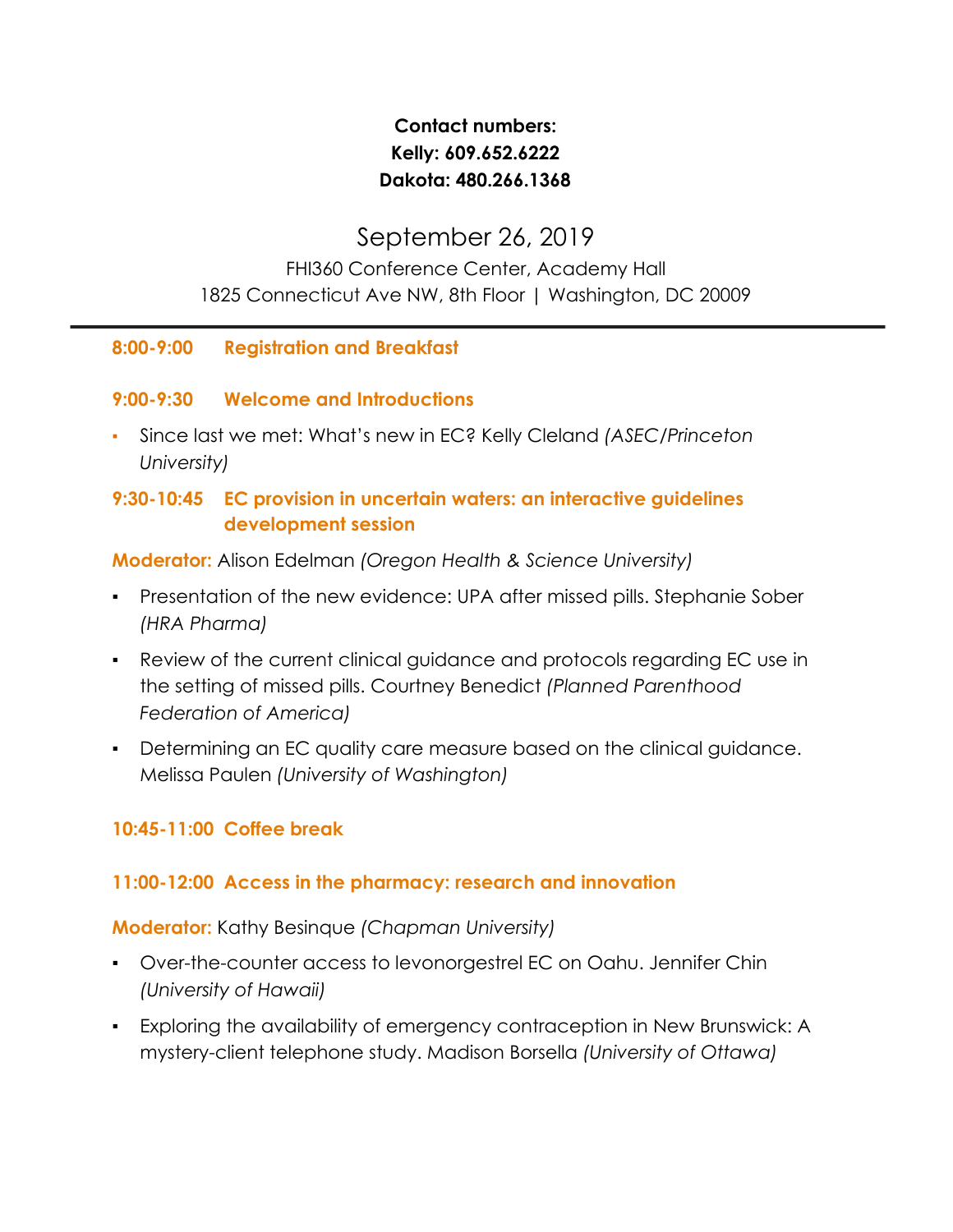▪ Review of the Miss Morning After Project: WA State Pharmacy EC Access. Don Downing *(University of Washington School of Pharmacy)*

## **12:00-1:00 Lunch**

#### **1:00-2:30 Identifying and meeting EC needs on campus**

**Moderator:** Aisha Chaudhri *(EverThrive Illinois)*

Analyzing legal barriers to EC in vending machines. Liz McCaman (National Health Law Program) and Robyn Elliott (Public Policy Partners)

#### **Student activism round table**

- **▪** Michyah Thomas *(Hampton University)*
- Elianna Schiffrik *(Georgetown University)*
- LaKia Williams *(Tulane University)*
- Dakota Staren *(George Washington University)*
- Emma Donnelly *(University of Southern Maine)*
- Introducing ASEC's EC vending machine toolkit. Kelly Cleland (ASEC)

## **2:30-2:45 Coffee break**

## **2:45-3:30 Exploring issues in providing EC to young people**

**Moderator:** Tonya Katcher *(Advocates for Youth)*

- Young women's experiences with EC method choice and contraceptive counseling at the EC visit. Shelly Kaller *(ANSIRH at University of California, San Francisco)*
- Adolescents' knowledge of and experiences with emergency contraception in rural Ontario. Nicola Brogan *(University of Ottawa)*

## **3:30-4:30 Are we living in a** *Shrill* **reality? Debating the role of the pharmacist**

**Moderator:** Angel Foster *(University of Ottawa)*

▪ Rebecca Stone *(University of Georgia School of Pharmacy)*